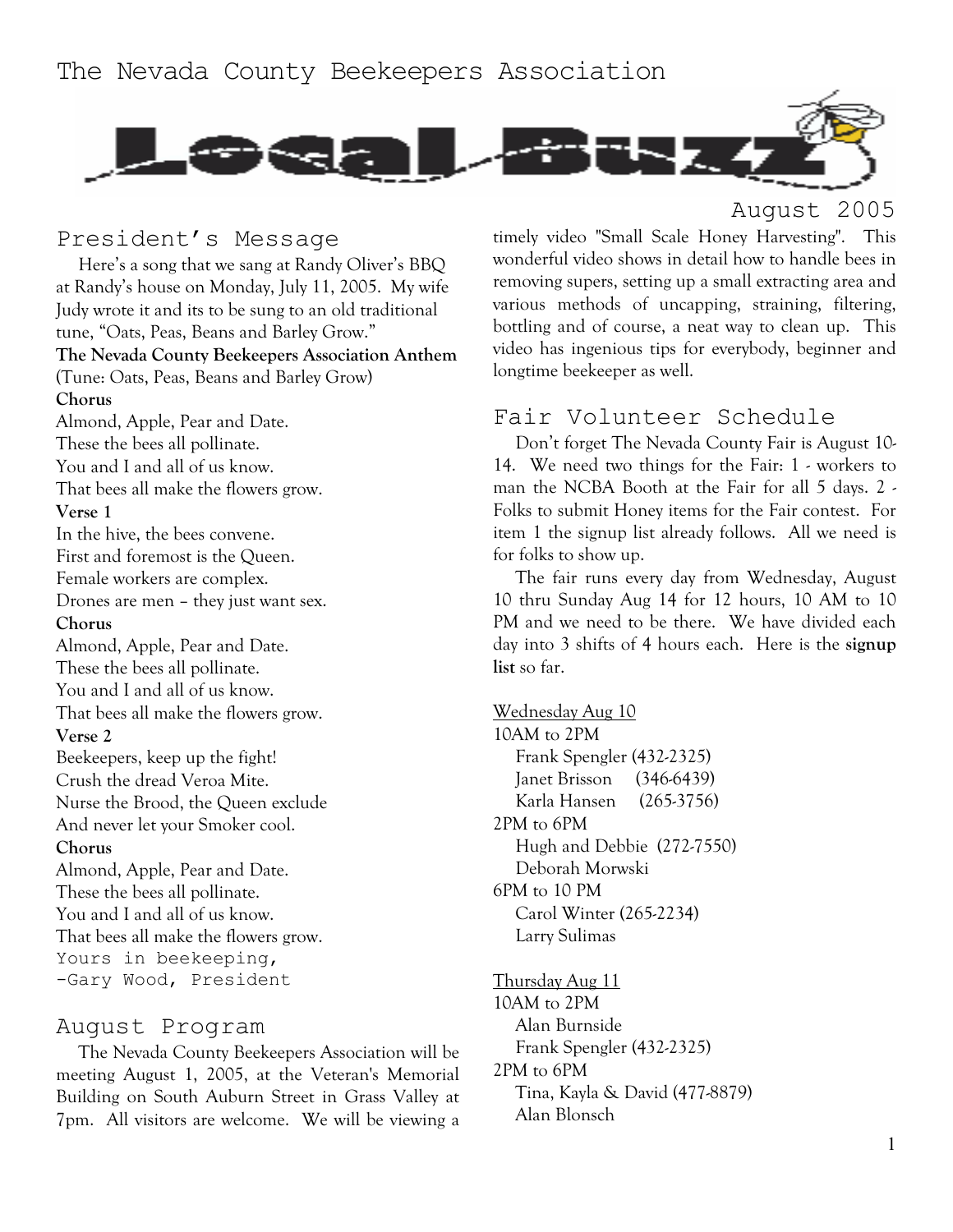6PM to 10 PM Detief and Thelma Osburn

Friday Aug 12

10AM to 2PM Larry Schmidt Karla Hansen (265-3756) 2PM to 6PM Tina, Kayla & David (477-8879) Alan Blonsch 6PM to 10 PM Randy & Stephanie George Barta

Saturday Aug 13 10AM to 2PM Cindy Gilmore Larry Schmidt Tim and Tynowyn Slattery (265-6318) 2PM to 6PM Gerry Kopec (274-8274) 6PM to 10 PM Randy & Stephanie

Sunday Aug 14 10AM to 2PM Arlie Thompson Leslie Gault 2PM to 6PM Sherry Skolfield (755-0468) Charles Whittlesley 6PM to 10 PM Sherry Skolfield (755-0468) Charles Whittlesley

Notes: Available to fill in the schedule but call first. Jill & Shane Mathias (530-346-2660) Jeff Barbao (530-271-5533)

#### Bee Bits

#### By Randy Oliver

Attention--someone dropped bee gear out of their truck by KMart last week. New NCBA member Shane Poole picked it up and brought it over to my house. If it's yours, call me (277-4450). Thanks, Shane!

Our last meeting, the barbeque hosted by Stephanie and I, was great fun. Thanks to all for the wonderful dishes! Special thanks to Jill Poole for arranging the food and service, and to her husband, Shane, for acting as barbeque chef. Also, thanks to Judy Wood, for writing a song for our entertainment.

The Fair is coming up soon. If you haven't signed up for at least one shift, please call Gary Wood (477- 9202) and do so now. It is always a great time in the booth, sharing our fascinating hobby with the general public.

Stephanie and I are gearing up to leave tomorrow for Moscow, Idaho for the Western Apicultural Society convention. We'll report on items of interest at the next meeting.

This season's honey crop has been spectacular! If your bees made it through the wet Spring in good shape, they should have put on a huge crop of excellent honey. This is the highest quality honey I've seen in years-the epitome of a good blackberry honey. Light in color, delicate and spicy in flavor.

I mentioned at last month's meeting that yellow star thistle has been greatly reduced in certain areas, apparently by the biocontrol flies and weevils. However, there are still some large patches in existence. The plants are robust this year due to the water, and producing nectar well, due to the heat. If you are near large thistle fields, you may wish to super up in hopes of collecting a crop of this excellent honey.

Speaking of heat, it's not only rough on us, it's rough on the bees. It takes a lot of energy to cool a colony that is baking in the sun. Make sure your bees have a good source of water (if they are not using it, be assured that they are getting water elsewhere--perhaps from your neighbors). A bit of afternoon shade would not hurt, either. Small colonies especially suffer in hot weather, since they have fewer bees to fan the air. An extra cover over the top helps to keep them cool.

As usual, I was overly optimistic this year, and booked large orders of nucs to sell. Then we got slammed by the wet weather, an outbreak of AFB, rampant queenlessness, bears, and truck problems. The bottom line was that by the time we filled all the orders, we wound up making up our own replacement nucs too late. We fell behind the seasonal progression of bloom, and missed the 2nd cutting alfalfa crop in Nevada for the first time in 20 years. This crop is our bread and butter--the flow upon which we draw out thousands of frames of foundation to make up for our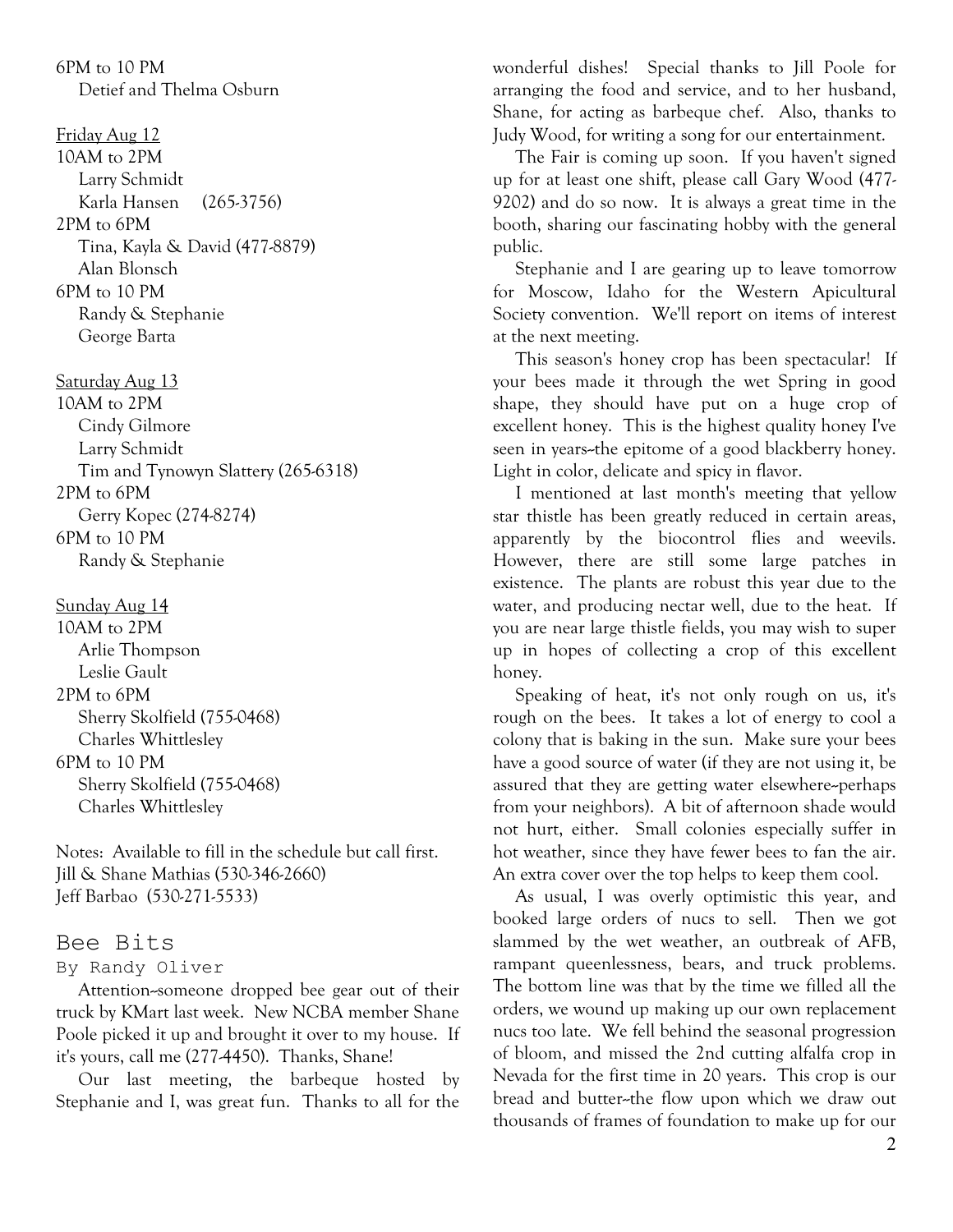nuc sales, and various comb losses. So we're being creative--moving bees to star thistle locations, feeding, and praying for one last chance with the 3rd cutting. We're also extracting deep combs of blackberry honey like mad, so that we can put wet drawn combs on nucs, to allow them to build up quickly.

We've never worked so hard at beekeeping as we have this Spring. Long day after long day, often assisted by new beekeeper Chris Crebbin, who's been driving up from Placerville each day to apprentice (a great year to apprentice, when everything seems to go wrong). Just when we start to get discouraged, and wonder if it's all worth it, a honeyflow will kick in, or a round of new queens will mate out well, and we are inspired again. So on we go, now to move the rest of our colonies up to Nevada, and to spend the rest of the Summer dealing with Varroa mite control.

#### July Meeting Minutes

There was no business conduced at the July meeting.

*~Jack Meeks, secretary* 

# The "Show is Over" - What's Next?

Harvest your honey NOW, around July 4th, before the wax is travel stained, and it is HOT, so extraction is so much easier than trying to do it with 70° honey. Don't extract a frame that isn't about 90% capped, or you run the risk of having the NON ripened honey cause all your ripened honey to ferment. Further, since all honey is hygroscopic (absorbs water out of the air), while you are extracting, straining, settling, and bottling, keep the honey covered at all times so it doesn't get a chance to absorb any water vapor that might change its quality from a desirable 16%-17% moisture concentration to a moisture over 18.6% which causes the honey to ferment.

Without going into great detail, let me explain fermentation. All honey is made up of several different sugars, the two most important ones are liquid Fructose which might run from 35%-50% and normally solid Glucose which might run from 25%- 40%. Dust, small pieces of wax, pollen, or air that are in the extracted honey act as a starting point for the dissolved glucose to crystallize back to its normal solid state and this raises the moisture concentration of the rest of the honey mixture where natural yeasts can grow that cause the honey to ferment into vinegar or controlled into alcoholic mead. The "lesson" here is "Don't allow your honey to be exposed to humid air any more than possible, and don't give fermentation a good start by extracting frames that are less than about 90% capped".

Be a PROUD beekeeper and show the world what your bees have produced for you,' and your skills in bringing that honey to market or gift by EXHIBITING the honey at our local county FAIR; and you might WIN SOME MONEY PRIZES and surely a fancy ribbon. And since you are at the FAIR hoping all will see your BEST OF SHOW ribbon, you are badly needed to give the FAIR attendees just 4 hours of your time as a volunteer explaining the importance of honey bee pollination of our human food supply. By the way, California wanted 1 million colonies of bees to pollinate their almond crop this past February, but were only able to get about 650,000 colonies which means poor pollination resulting in increased prices for almonds this year.

The same thing could happen to the pollination of apples, oranges, cranberries, blueberries, cucumbers, watermelons, cantaloupe, squash, lima beans, broccoli, and numerous other fruit or vegetables. Our honey bees pollinate 35% of all our human food, so they are pretty important "critters"; but the UNINFORMED people, including our legislators, only think of our bees as "honey and sting". It is your RESPONSIBILITY to correct the public thinking about honey bees, because "old George" can't do everything.

(George's PINK PAGES July 2002/www.beekeeper.org)

## Notable, Quotable Honey

#### *Extracted from honey.com*

"If you want to gather honey, don't kick over the beehive."

#### **- Abraham Lincoln**

"The only reason for being a bee that I know of is making honey... and the only reason for making honey is so I can eat it."

#### **- Winnie the Pooh House at Pooh Corner by A.A. Milne**

"The pedigree of honey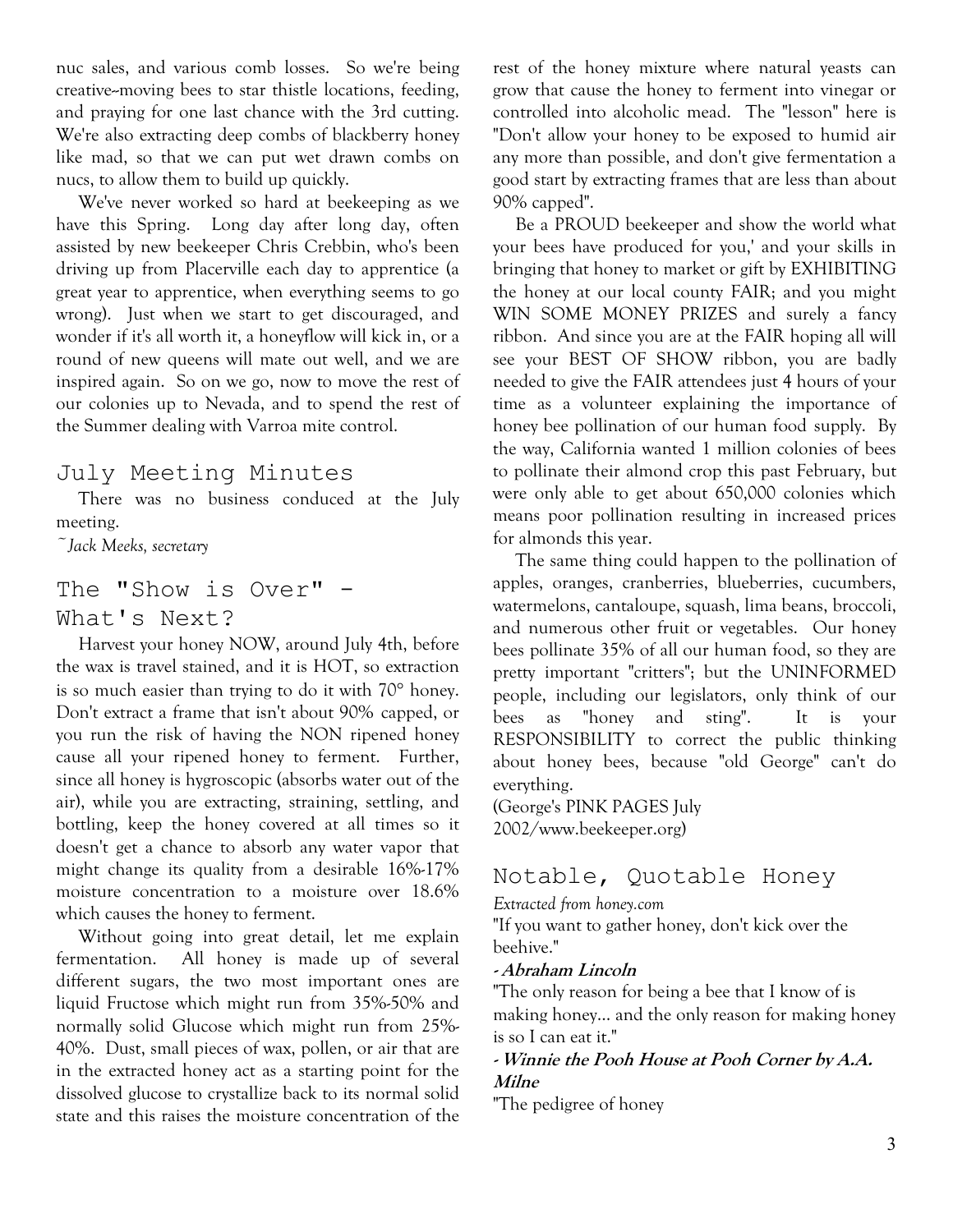Does not concern the bee,

A clover, any time,

to him

is Aristocracy."

#### **- Emily Dickinson**

"The secret of my health is applying honey inside and oil outside."

### **- Democritus (lived to be 109)**

"Honey is either the exudation of the sky or a sort of sap of stars, or a juice released by the air."

#### **- Pliny**

"When you shoot an arrow of truth, dip its point in honey."

### **- Arab Proverb**

"Instead of dirt and poison we have rather chosen to fill our hives with honey and wax, thus furnishing mankind with the two noblest of things, which are sweetness and light."

### **- The Battle of the Books by Jonathan Swift**

"Behold, a virgin shall conceive and bear a son, and shall call his name Immanuel. Butter and honey shall he eat, that he may know to refuse the evil and choose the good."

## **- God (Isaiah 7:15)**

"And I am come down to deliver them out of the hand of the Egyptians, and to bring them up out of that land unto a land flowing with milk and honey."

#### **- God (Exodus 3:8)**

"Eat honey, my son, for it is good."

#### **- King Solomon (Proverbs 24:13)**

"More Flies are taken with a Drop of Honey than a Tun of Vinegar."

#### **- Gnomologia by Thomas Fuller**

"Honey is a remedy for every illness and the Koran a remedy for the illness of the mind."

## **- Muhammad (founder of Islam)**

"The sweetest honey

is loathsome in its own deliciousness

And in the taste confounds the appetite

Therefore love moderately."

## **Romeo and Juliet by William Shakespeare**

"Who in his pocket hath no money,

In his mouth must have honey."

**- Flamma Sine Fumo by Rowland Watkins** "Thus may we gather honey from the weed, And make a moral of the devil himself."

**- King Henry V by William Shakespeare**

"Honey nourishes very much and breedeth good blood and prolongeth life and old age."

### **- Sir Jonas Moore**

"The fruit of bees is desired by all, and is equally sweet to kings and beggars and it is not only pleasing but profitable and healthful; it sweetens their mouths, cures their wounds, and conveys remedies to inward ulcers."

- **Saint Ambrose** 

# Sacramento Beekeeping Supplies

- Complete line of all beekeeping supplies
- Candle making supplies (molds, wicks, dyes, scents)
- Glycerine soap making supplies (soap base, molds, scents, and dyes)
- Honeycomb sheets for rolling candles (50 colors and in smooth)
- Beeswax and paraffin, special container candle wax

• Gifts, books, ready made candles 2110 X Street, Sacramento, CA 95818 **(916) 451 – 2337** fax (916) 451 – 7008 email:sacbeek@cwnet.com Open Tuesday through Saturday 9:30 – 5:30 MAIL ORDERS RECEIVE QUICK SERVICE